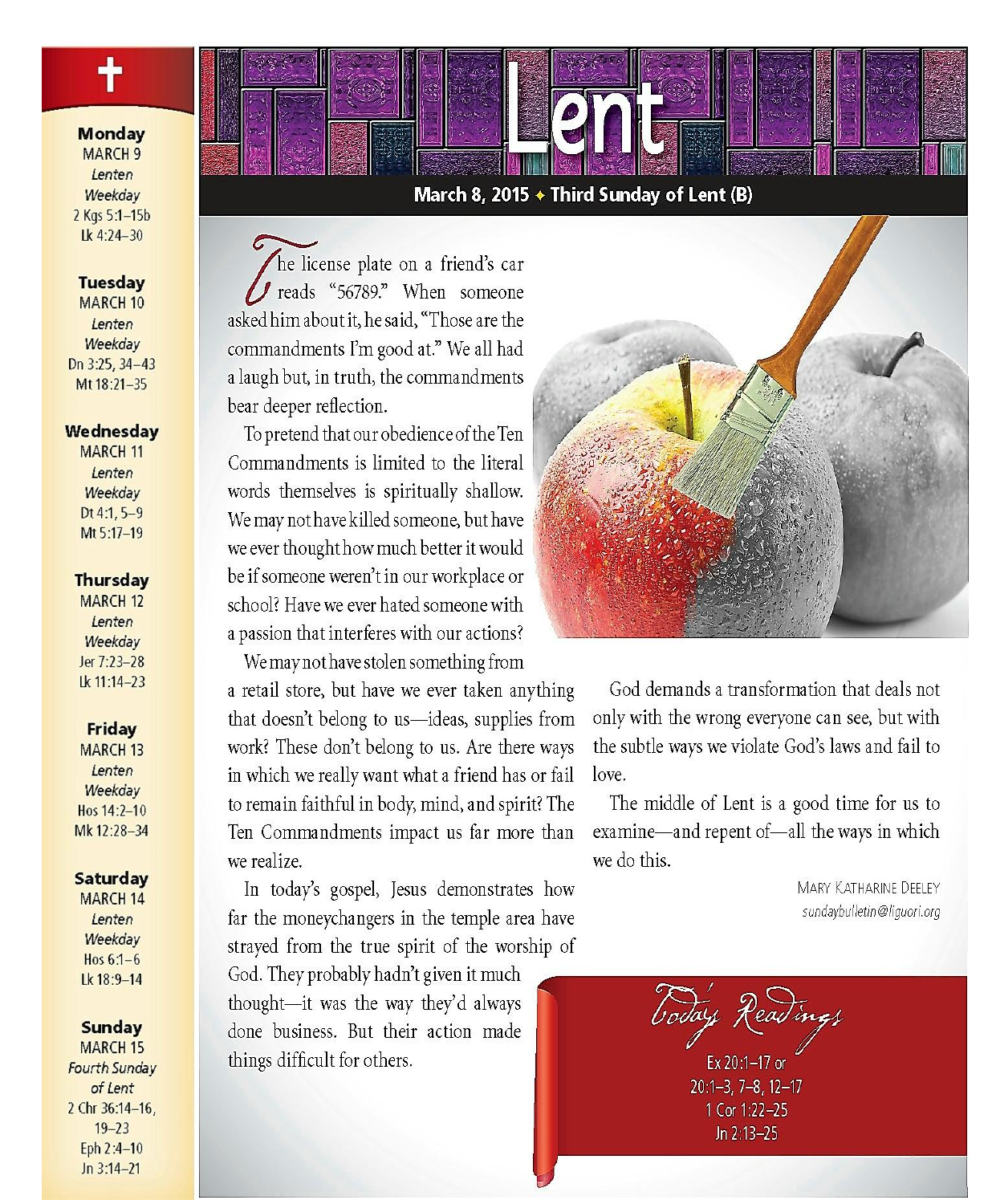

*Third Sunday* **Of Lent**

*March 8, 2015* 



## *St. Ann Catholic Church & Our Lady of Chartres Mission Pastor: Reverend Khoa P. Vo*

*Office: 228-832-2560, Fax: 228-832-3140 Hours: Monday-Friday 9am-4pm.*  **Web: www.stannparishlizana.org --- Email: [stanncatholic@bellsouth.net](mailto:stanncatholic@bellsouth.net)**



EUCHARISTIC ADORATION Every Friday Adoration from 8:30 a.m. to 9:30 a.m SACRAMENT OF RECONCILIATION Both Before Mass and by Appointment. *Mass Schedule for this Week* 

Our Lady of Chartres Mass Schedule Sun 7:30 am Our Parish Family St. Ann Mass Schedule & Intentions Sat 4:00 pm+Betty Moran Sun 9:00am Our Parish Family

Mon 8:00 am Gerard Armand Tues 8:00 am +Fr Pete Wed 6:00 pm +Betty Moran Thu  $9:00$ am  $+$  Fr Pete Fri 8:00 am +Betty Moran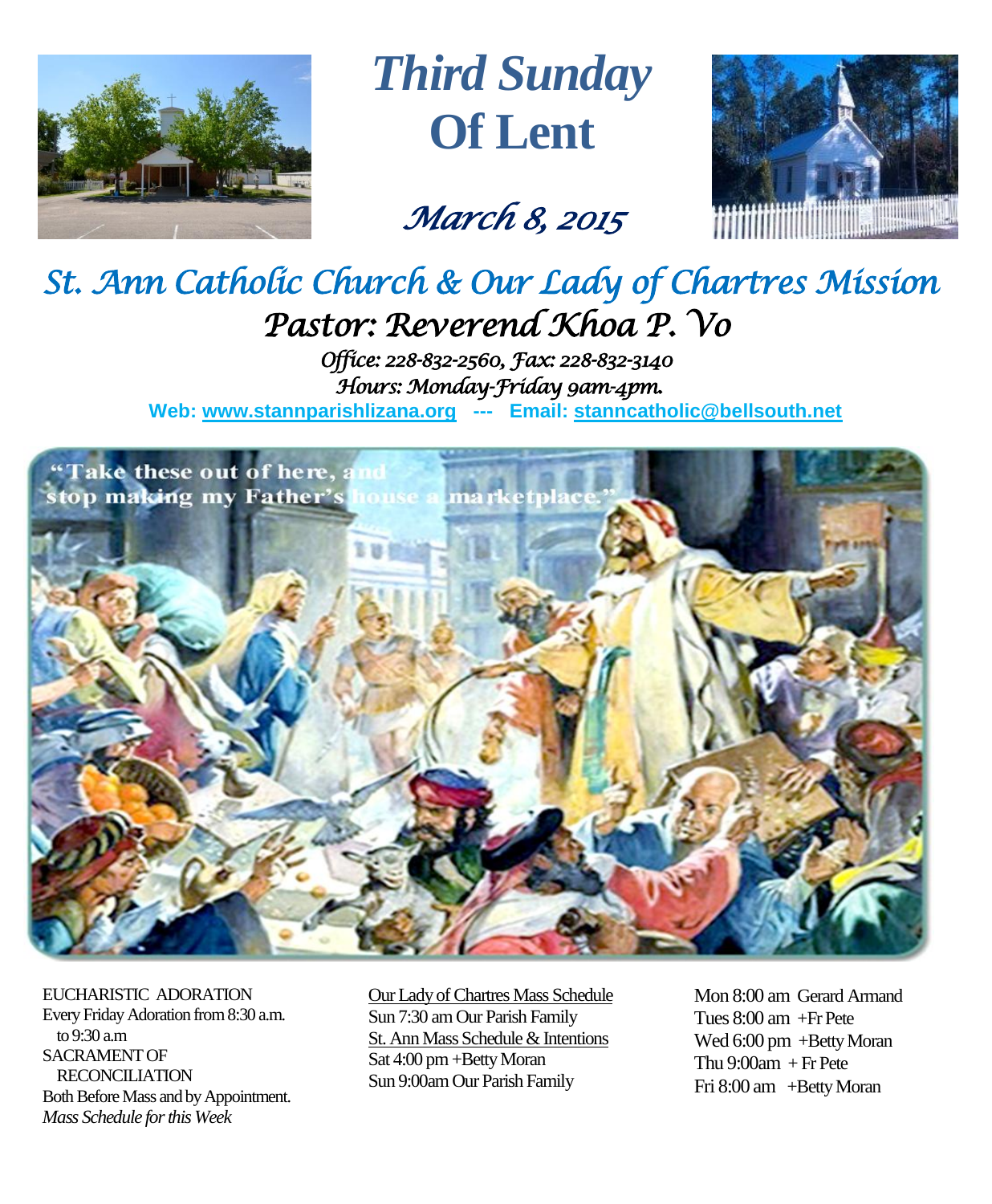## *From Father Khoa's Desk...*

## *Dear Parishioners and Friends,*

Today's Gospel focuses on the Paschal mystery of Christ. What is the Paschal Mystery? Christ teaches us that He has to be handed over, suffer and die before He comes to glory in the Resurrection. Jesus teaches us to be His followers is not only receiving peace and joy but the cross as well. This great paschal mystery is the heart of what we focus on during the Season of Lent.

In today's Gospel passage, Jesus is in the temple in Jerusalem. He looks and sees animals and money changers. He is angered and turns over, saying "Stop turning my Father's house into a market place". What is the fascinating is that Jesus was looking at things that were there for the right reason. Animals were brought to temple because people who came to the temple had to be involved in animal sacrifice. Rather than carry animals on a long journey, this service was established so that when they arrived at the temple, they could buy one. They needed money changers because people came from many different places with many different types of coins. They needed a way to convert the money to one monetary system of buying and selling. These people were providing a service the pilgrims. So, why was Jesus angry? He was angry with them because their interest and focus was more on things than God.

The basic teaching of the Scripture is that we are created to know God, to love God, to serve God and get united with Him forever. Jesus came to foster a relationship with us and God. We are to know Him, to know God. That is the focus. How do we understand the meaning of the Paschal Mystery? By following Christ and His Words. It gives us peace and joy. It also means to take up our cross and follow Jesus. Let this Season of Lent help us to focus and search for an encounter with the Divine

**Catholic Sharing Appeal :** Thanks to all our parishioners who have made their gift to the 2015 Catholic Sharing Appeal. So far, St. Ann reaches 46.66%, and OL Chartres 56.43%. If you have not yet made a gift or pledge, it is not too late to help St Ann and OLC families meet our goal. Please participate in the support of our diocesan church. **A blessed Lenten Season to All of You!**

# *...Fr. Khoa*

**Next Weekend is the Special Diocesan Collection for The Catholic Relief Services**

*Lenten Penance Reconciliation Service* **Wednesday** *March 25th* **at 6:30p.m.**

**March 8, 2015 - Daylight Saving Time** Clocks are turned **forward** 1 hour. The Vigil mass on every Saturday will be at **5:00pm**. Thank you.

**Lenten Fish Fry:** Every Friday during Lent from  $4 - 7$  p.m. we will serve buffet for \$13.00 for adults and \$7.00 for children. Thank you very much for your support.

*Annual Easter Egg Hunt: is* **on Sunday March 29, 2015.** Parishioners, we are in need of donations of candy, Easter eggs, and new or slightly used stuffed animals. If you are able to donate anything, please place it in the back of the church. Thank you for your support!

*Bible Study:* We will study *the Book of Exodus*  beginning **this Wednesday and Thursday on March 11, 2015.** Classes are on **Wednesdays 6:30-8 pm, and on Thursday from 9-10:30am at the office**. For more information, please contact **Ruth Schonewitz and Henrietta Ladner.**